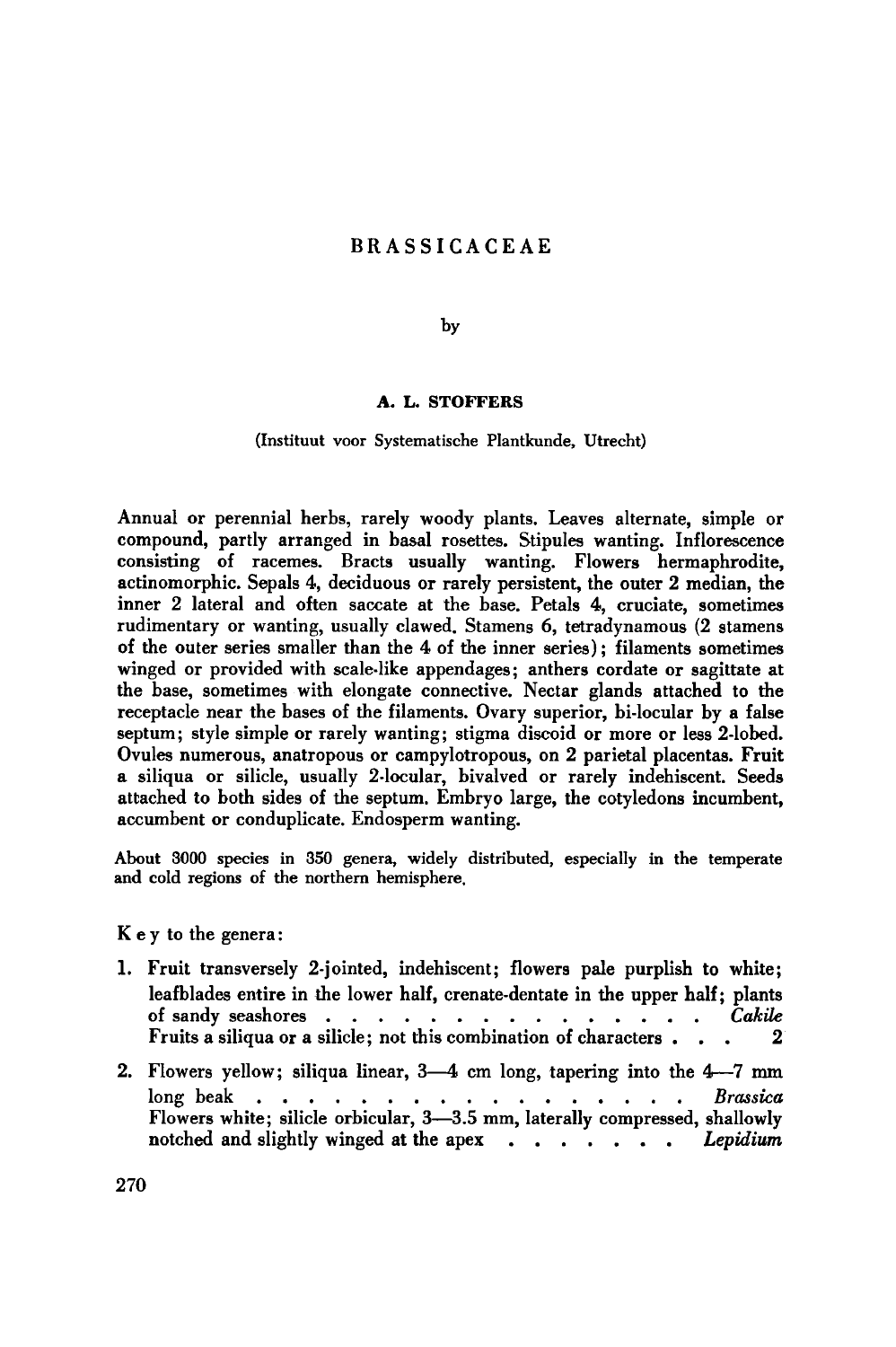Brassica Linnaeus, Spec. Plant. 666. <sup>1753</sup>

Annual or biennial herbs; stems erect or ascending. Basal leaves in rosettes, pinnatifid; upper leaves petiolate, sessile or amplexicaul. Inflorescence consisting of terminal racemes. Outer sepals oblong and subcucculate at the apex; inner ones ovate and somewhat saccate at the base. Petals obovate, clawed, yellow or rarely white. Stamens 6; filaments filiform; anthers somewhat acute or obtuse. Lateral nectar glands prismatic, sometimes very small, the median one semiglobose, oblong or filiform, often rather large. Ovary sessile or stipitate, cylindric; style long; stigma capitate or bilobed. Ovules 5—45. Siliqua linear or oblong, terete or 4-sided, tapering into the linear beak; valves convex; beak with <sup>1</sup> or 2 seeds. Seeds in one row in each locule, globose, pendulous, those in the beak usually erect. Cotyledons conduplicate.

About <sup>40</sup> species, natives of the Mediterranean region.

#### Brassica integrifolia (West) O. E. Schulz

O. E. SCHULZ in URBAN, Symb. Ant. 3: 509. 1903; URBAN\*, Symb. Ant. 4: 256. 1905; BOLDINGH, FL. D.W. Ind. Isl. 1: 72. 1909; FL, Ned. W. Ind. Eil. 195. 1913; FAWCETT & RENDLE, Fl. Jamaica 3(1); 240. 1914; BRITTON & MILLSPAUGH, Bahama Fl. 147. 1920; BRITTON & WILSON, Sci. Surv. Porto Rico & Virgin Isl. 5: 327. 1924; LEON & ALAIN, Fl. Cuba 2: 197, fig. 84A. 1951; GOODING etal., Fl. Barbados 163. 1965; FOURNET, Fl. Guadeloupe& Martinique 522. 1978; — Sinapis integrifolia WEST, Bidr. St. Croix 296. 1793; - Brassica integrifolia (WEST) O. E. SCHULZ ssp. domingensis (TASS.) O. E. SCHULZ, in URBAN, Symb. Ant. 3: 504. 1903; URBAN, Symb. Ant. 8: 242. 1920; — Brassica willdenovii Boiss., Ann. Sci. Nat. sér. 2. 17: 88. 1842; ADAMS, Flowering plants of Jamaica 308. 1972; — Sinapis brassicata LINNAEUS, Syst. Nat. ed. 12. 231. 1767; GRISEBACH, Fl. Br. W. Ind. Isl. 14. 1859 ['1864'].

Annual herb, up to <sup>1</sup> <sup>m</sup> high; stems glabrous or sparingly pilose in the lower part. Leaves glabrous or sparingly pilose underneath, the basal leaves broadly obovate to elliptic-obovate, often deeply lobed near the base, up to  $15 \times 12$  cm, coarsely dentate, rounded at the apex, cuneate at the base; petiole up to 8 cm long; lower cauline leaves oblong, dentate, upper leaves broadly linear, somewhat obtuse at the apex, narrowed at the base, petiolate or nearly sessile. Racemes elongated, in fruit up to <sup>30</sup> cm long; pecidels filiform, 6—10 mm long, elongated in fruit. Outer sepals  $4 \times 1-1.5$  mm, obtuse at the apex; inner sepals  $4 \times 2$  mm, acutish at the apex. Petals obovate, long-clawed, rounded at the apex,  $6 \times 2.5$  mm, yellow. Stamens: filaments filiform, those of the outer <sup>2</sup> stamens <sup>3</sup> mm long, those of the inner 4 stamens 1.5 mm long; anthers obtuse to acutish at the apex, sagittate at the base, 1.5 mm long. Ovary sessile, tapering into the style; stigma capitate. Ovules 12—18. Siliqua erect, spreading, 3—4 cm long, 1—2 mm in diam.; beak 4—7 mm long. Seeds brown,  $1-1.2$  mm in diam.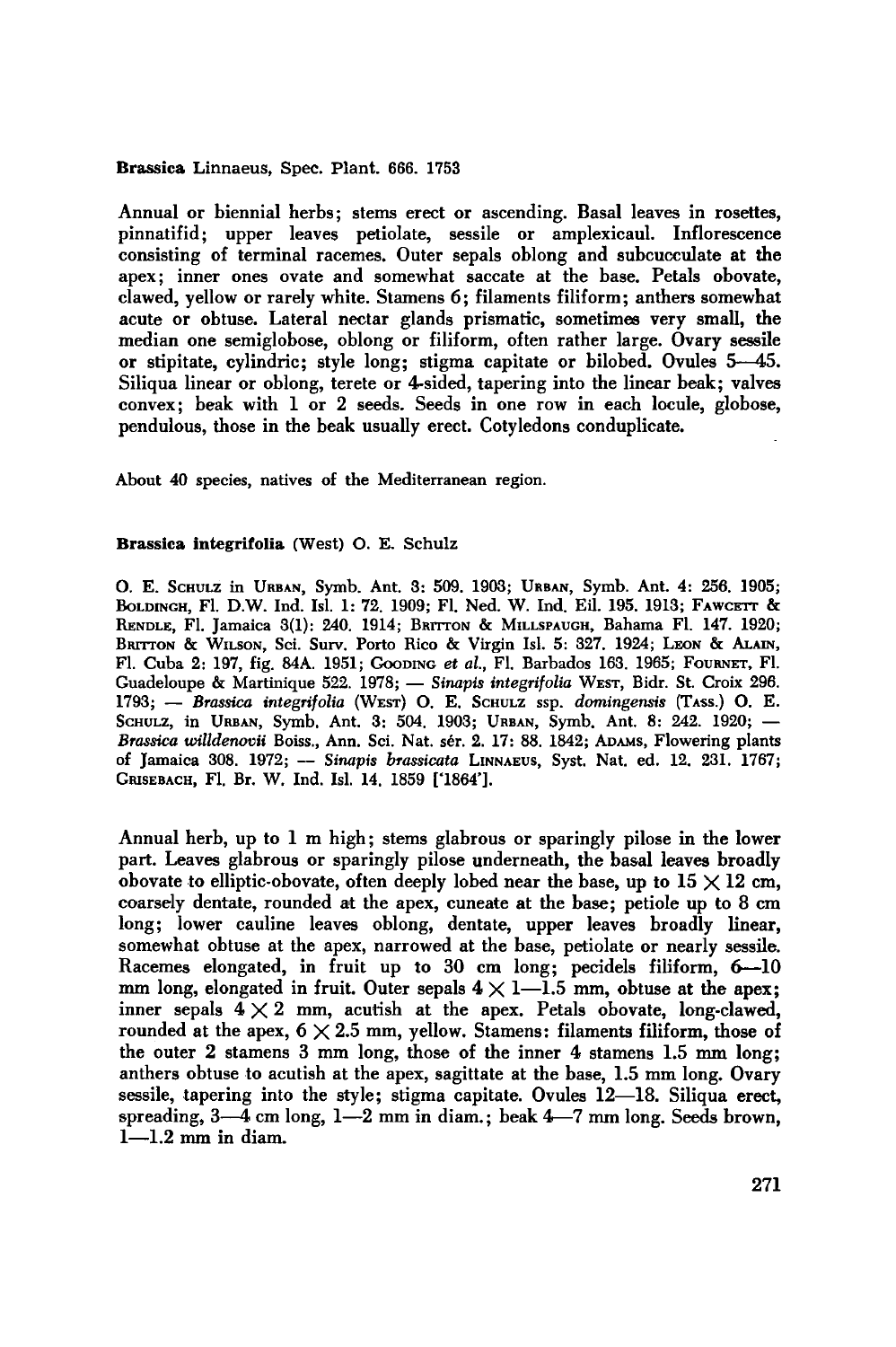Native of Asia; nowadays widely distributed.

Weed on waste and cultivated grounds

Vernacular names: mustard, mustard salade (Windward Group).

SABA: Bottom Hill, 300—350 m (Stoffers 3146, fl. & fr. Ap.); Windwardside (Arnoldo 928, fl. & fr. Aug.; Boldingh 1884, fl. & fr. July); road to Hellsgate (Arnoldo 746, fl. & fr. Aug.).

ST. EUSTATIUS: without loc. (v. Groll-Meyer 292, fl. & fr.; 141, fl. & fr.)

## Cakile P. Miller, Gard. Diet. Abr. ed. 4. <sup>1754</sup>

Annual or rarely biennial, glabrous, fleshy, branching herbs. Leaves pinnatipartite or undivided. Inflorescence consisting of terminal racemes. Bracts wanting. Flowers white or pale purple. Outer sepals linear, inner two broadly oblong. Petals obovate, clawed. Stamens 6; filaments filiform; anthers oblong, obtuse. Lateral nectar glands small, bilobed, the median distinct. Ovary cylindric, transversely 2-jointed; the lower joint 1-locular, small; the upper one 1-locular, larger; style wanting; stigma terminal, capitate. Ovules solitary or rarely 2 in each locule, pendulous in the lower, erect from the base in the upper joint. Siliqua transversely 2-jointed, elongated, flattened or ridged, indehiscent; each joint usually 1-seeded. Seeds oblong; cotyledons accumbent.

Four species in Europe, Northern Africa, Western Asia, North- and Central America, and Australia.

#### Cakile lanceolata (Willd.) O. E. Schulz

SCHULZ, in UBBAN, Symb. Ant. 3: 504. 1903; URBAN, Symb. Ant. 4: 256. 1905; BOLDINCH, FL. D.W. Ind. Isl. 1: 72. 1909; FL. Ned. W. Ind. Eil. 194. 1913; FAWCETT & RENDLE, Fl. Jamaica 3(1): 245, fig. 103. 1914; UBBAN, Symb. Ant. 8: 242. 1920; BBITTON & MILLSPAUGH, Bahama Fl. 149. 1920; BBITTON & WILSON, Sci. Surv. Porto Rico & Virgin Isl. 5: 329. 1924; QUESTEL, Fl. Isl. St. Bartholomew 109. 1941; LEON & ALAIN, Fl. Cuba 2: 195, fig. 83A. 1951; GOODING et al., Fl. Barbados 163. 1965; ADAMS, Flowering plants of Jamaica 307. 1972; FOURNET, Fl. Guadeloupe & Martinique 519, fig. 247. 1978; — Raphanus lanceolatus WILLDENOW, Spec. Plant. 3(1): 562. 1800; — Cakile aequalis L'HERITIER ex DECANDOLLE, Syst. 1: 185. 1824; GRISEBACH, Fl. Br. W. Ind. Isl. 14. <sup>1859</sup> ['1864']; Duss, Fl. phan. Ant. franç. 10. 1897.

Strongly branched, erect or ascending, annual herb, up to <sup>50</sup> cm high. Basal and lower cauline leaves up to c. <sup>10</sup> cm long; blades broadly oblong to elliptic, obtuse to subacute at the apex, tapering into the petiole,  $3.5-10 \times 2-4.5$  cm, margin entire in the lower half, crenate-dentate in the upper half; petioles  $2-2.5$  cm long, slightly winged; upper leaves narrowly obovate to linearoblong, obtuse or subacute at the apex, tapering into the petiole, up to  $5 \times 1.5$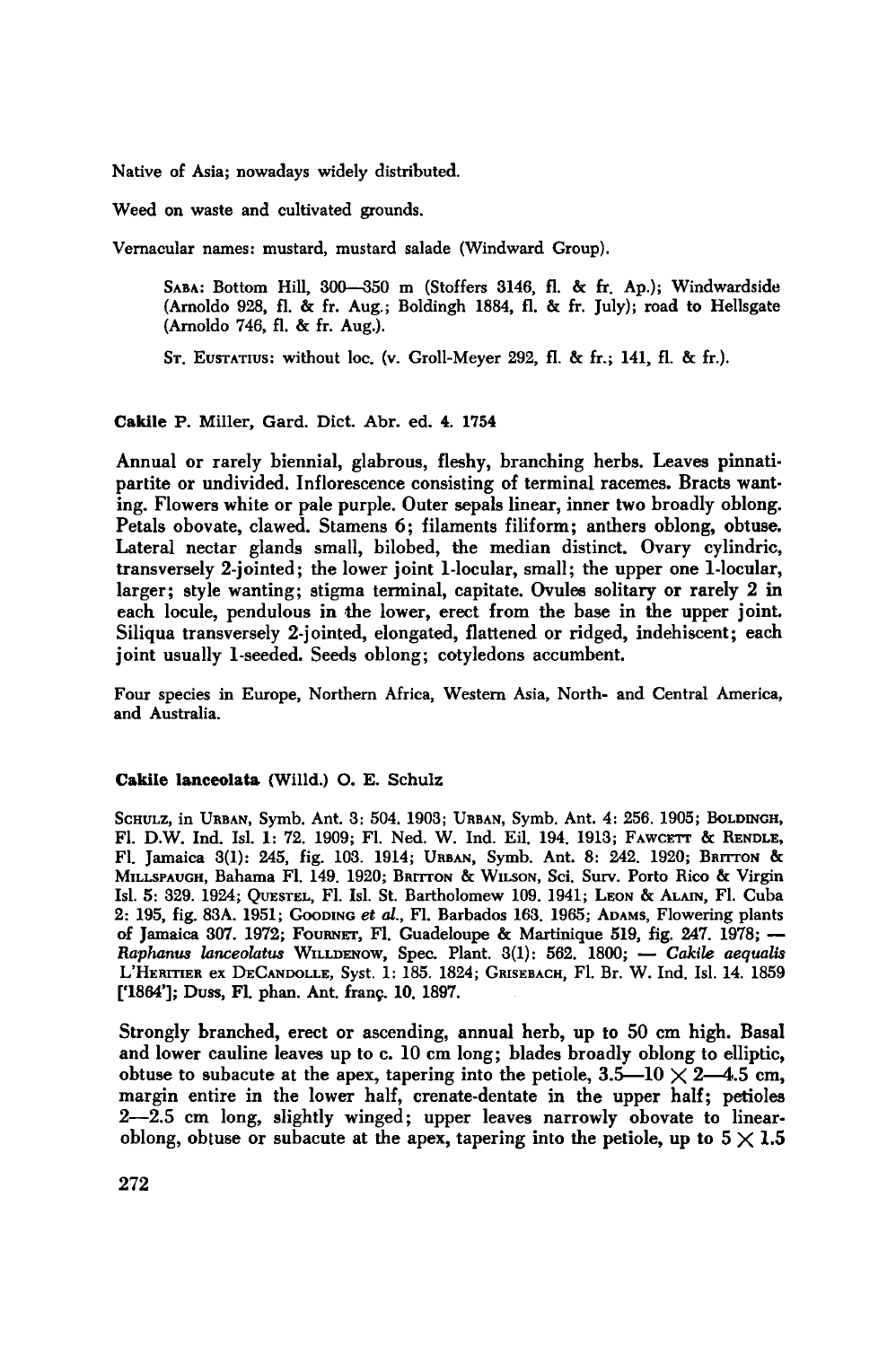cm, entire in the lower, crenate-dentate in the upper half; petiole up to <sup>1</sup> cm long, slightly winged. Racemes elongated; pedicels 2 mm long. Sepals hairy near the apex, the outer two linear, obtuse and subcucculate at the apex,  $3.5 \times 1$  mm; inner two oblong, acutish at the apex,  $3.5-4 \times 1.5$  mm. Petals pale-purplish to white; lamen  $5-7 \times 2-2.5$  mm, somewhat emarginate, the claw <sup>2</sup> mm long. Lateral nectar glands minute, bilobed; the median stipiform. Stamens with filiform filaments, those of the two outer 3.5 mm long with <sup>1</sup> mm long anthers, those of the inner four <sup>5</sup> mm long and with <sup>1</sup> mm long anthers. Ovary sessile, cylindric, transversely 2-jointed. Ovules <sup>1</sup> or 2 in each joint. Racemes elongated in fruit, up to <sup>30</sup> cm long; pedicels with fruit stout and up to 6 mm long. Fruit 2—3.5 cm long and 4 mm in diam., somewhat terete and sulcate; lower joint obconical-cylindric, the upper joint dagger-shaped, 2-4 times as long as the lower one, obtuse at the apex. Seeds oblong, brownish,  $4 \times 1.5 - 2$  mm.

West Indies, Venezuela, and Colombia.

On sandy coasts.

ARUBA: Sea Grape Grove (Stoffers 6257, fl. & fr. March); Rif (Suringar s.n., fr Feb. [L]). SABA: between Hellsgate and Mary's Point (Boldingh 2044, fl. & fr. July). ST. EUSTATIUS: Turtle Bay (Suringar s.n., fl. Ap. [L]). ST. MARTIN: Low Lands (Stoffers 2692, fl. & fr. Ap.); Airfield (Stoffers 2409. fl. & fr. March); Simson Bay (Arnoldo 1230, fr. March); between Simson Bay and Simson Bay Lagoon (Stoffers 2501, fl. March).

#### Lepidium Linnaeus, Spec. Plant. 643. <sup>1753</sup>

Annual or perennial herbs, glabrous or pubescent with simple trichomes. Leaves sessile or the lower petiolate, entire or pinnatifid to -lobed. Inflorescence consisting of terminal racemes, congested in flower, elongating in fruit. Flowers small. Sepals short, equal at the base. Petals white or rarely rosy or yellow, sometimes reduced or even wanting. Stamens 6—2; filaments filiform, rarely dilated at the base; anthers oblong. Nectar glands small. Ovary sessile, 2-locular; style present but often very small; stigma semi-capitate or 2-lobed. Ovules splitary in each locule, pendulous. Silicles compressed, oblong to orbicular, 2-valved, deshiscent, apex scarcely notched and barely winged to deeply notched and prominently winged, valves keeled. Seeds pendulous from near the top, ovate or ellipsoid. Cotyledons incumbent or rarely accumbent.

About <sup>130</sup> species in temperate and warm regions of the world.

#### Lepidium virginicum L.

LINNAEUS, Spec. Plant. 645. 1753; GRISEBACH, Fl. Br. W. Ind. Isl. 14. <sup>1859</sup> ['1864']; Duss, Fl. phan. Ant. fran?. 9. 1897; URBAN, Symb. Ant. 4: 255. 1905; BOLDINGH, Fl.